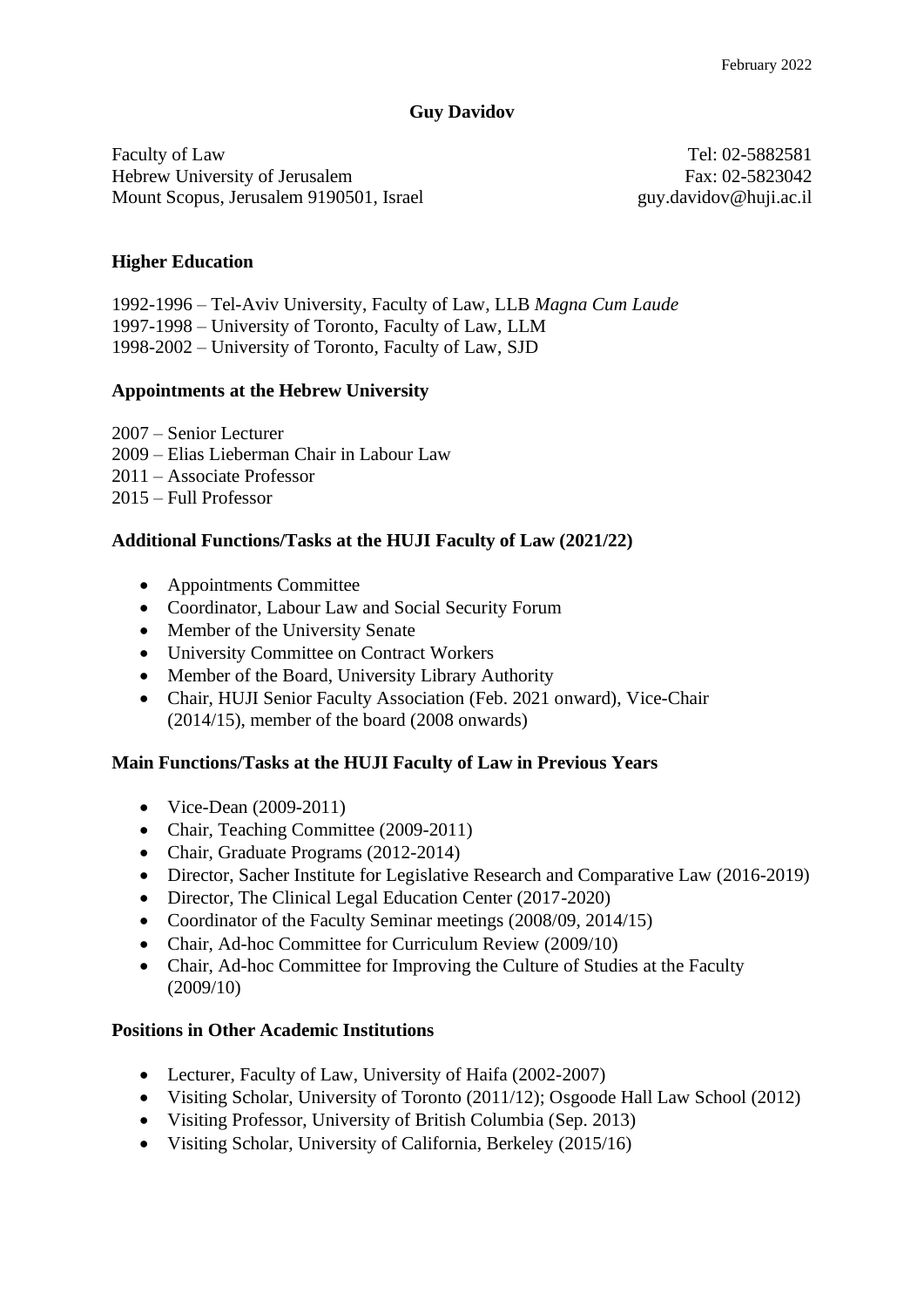# **Academic Editorial Functions**

- Chief Editor, *Mishpat Umimshal* (Law and Government in Israel) (2005-2007)
- Founding Editor, *Hukim* (Journal on Legislation) (2009/10)
- Co-Editor, *Labour, Law & Society* (2011-2015)
- Member of the Editorial Board, *Liber Amicorum Judge Elisheva Barak-Ossoskin* (Sacher Institute Press, 2012)
- Member of the Editorial Board, *Liber Amicorum Judge Steve Adler* (Sacher Institute Press, 2015)
- **Editor-in-Chief,** *International Journal of Comparative Labour Law and Industrial Relations* (Kluwer) (2015-2020)

# **Functions in Academic Organizations and Journals**

- Israeli Society for Labour Law and Social Security, Board Member (2002-2016)
- International Society for Labour and Social Security Law, Executive Committee Member (2006-2020)
- Israeli Labour Law Teachers Group, founder (2006) and coordinator (2006-2014)
- Labour Rights Institute, University College London, Member of the Advisory Board (2010 onwards)
- *International Journal of Comparative Labour Law and Industrial Relations*, Member of the International Advisory Board (2011-2015, 2021 onwards)
- **Labour Law Research Network, Founder** and Chair of the Steering Committee (2011-2015), member of the Steering Committee (2015-2017)
- *Comparative Labor Law & Policy Journal*, Member of the Editorial Advisory Board (2013 onwards)
- Centro de Investigacão Jurídico-Económica (CIJE), University of Porto (Portugal), Member of the International Committee of Scientific Counseling (2017 onwards)
- Center for Comparative Labour Law and Social Security (COMPASS), University of Łódź (Poland), Member of the Scientific Advisory Committee (2018 onwards)

# **Organization of Conferences (Selected)**

- Initiated and organized (with Brian Langille) an international workshop on "The Scope of Labour Law: Re-Drawing the Boundaries of Protection", held at the Conference Center of the Rockefeller Foundation in Bellagio, Italy (2005)
- Initiated and organized a conference on "Equal Employment Opportunities Present and Future" at the Hebrew University (March 2008)
- Initiated and organized (with Brian Langille) an international conference on "The Idea of Labour Law" (held in Cambridge on April 2010)
- Organized an international conference on "The Role of Labour Courts: New Challenges, New Ideas" in honor of Judge Steve Adler (January 2011)
- Organized a symposium on Freedland & Kountouris, *The Legal Construction of Personal Work Relations* (held in University College London, November 2012)
- Co-Chair of the Organizing Committee, Labour Law Research Network Inaugural Conference (Barcelona, June 2013); Second Conference (Amsterdam, June 2015); Third Conference (Toronto, June 2017)
- Organized an international workshop on Social Media and Workers' Rights (Hebrew University, May 2018)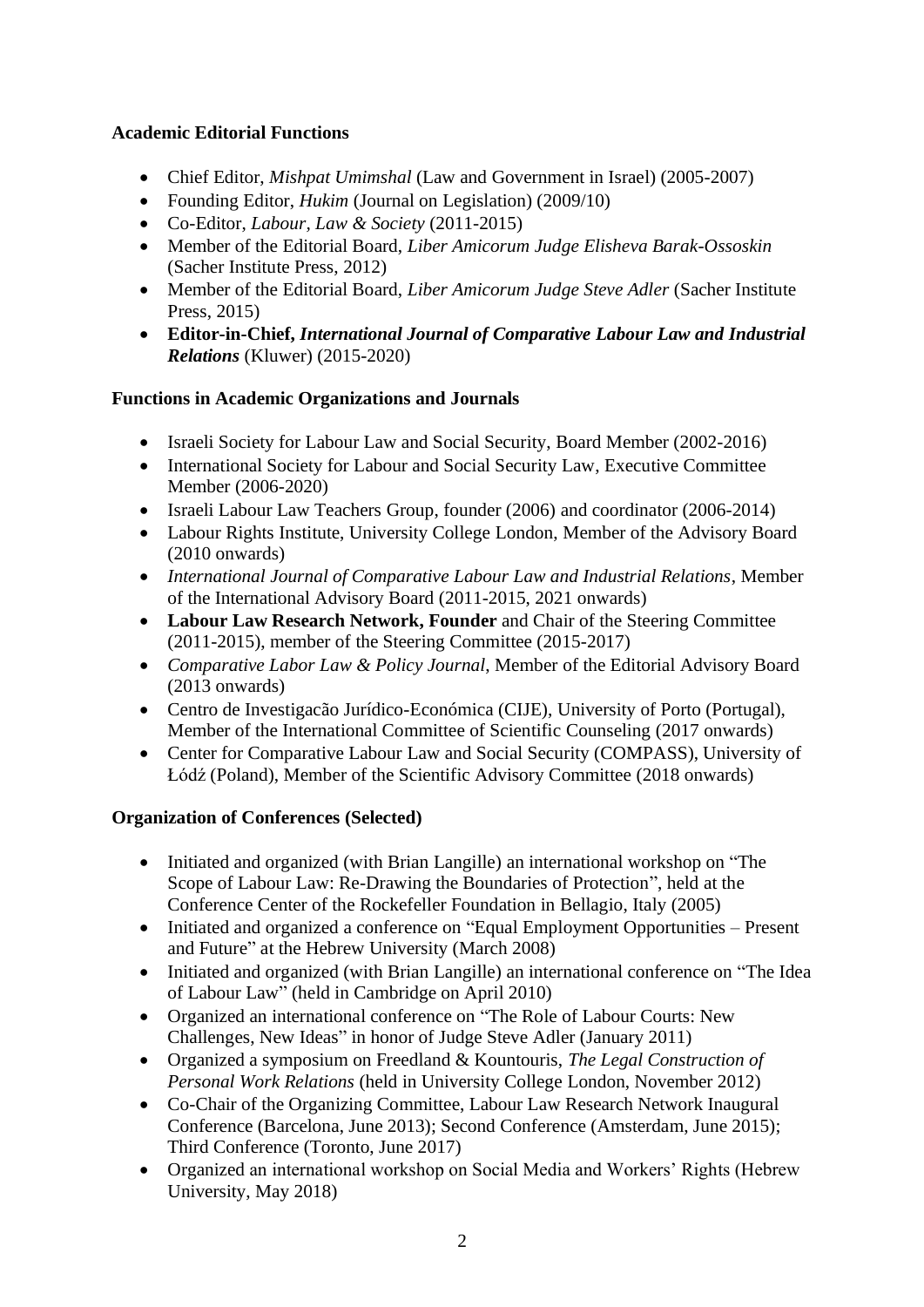• Organized an international workshop on Compliance with and Enforcement of Labour Laws (Hebrew University, September 2020)

# **Prizes and Awards**

- Teaching Excellence Award 2002/03 (University of Haifa, based on student evaluations)
- Teaching Excellence List 2008/09, 2010/11, 2012/13, 2014/15, 2016/17, 2018/19 (Top Hebrew University Faculty, based on student evaluations)
- Hebrew University Rector's Prize for Outstanding Researcher 2014

## **Research Grants (Selected)**

- 2004 Rockefeller Foundation grant for holding a conference at its center in Bellagio, Italy, for a conference on "The Scope of Labour Law: Re-Drawing the Boundaries of Protection" (with Prof. Brian Langille)
- 2007 German-Israeli Foundation (GIF) grant for a study on "Lay Judges in Labour" Courts: Their Role and Contribution" (Euro 39,500)
- 2009-2011 Israel Science Foundation (ISF) grant for a study on "In Search of Efficient Job Security Regimes" (NIS 164,000)
- 2019-2022 Israel Science Foundation (ISF) grant for a study on "Freedom of Choice" and Labour Law: Should All Labour Laws Be Nonwaivable?" (NIS 369,000)

# **Teaching**

Graduate Students Supervised:

- Edo Eshet, doctoral student (completed 2014)
- Reut Begas, doctoral candidate (completed 2016)
- Tammy Katsabian, doctoral candidate (completed 2019)
- Noa Zakin, doctoral candidate (from 2017)
- Shmuli Bing, MA thesis student (School of Public Policy) (completed 2009)

Courses Taught (in 2021/22):

- Labour Law
- Adapting Labour Law to Changing Realities (Seminar)
- Labour Law Lab

Additional Courses, taught from 2002 onwards (Haifa and Hebrew University):

- Courses: The Individual Contract of Employment: Individual Employment Law: Selected Topics; Labour Law between Continuity and Change; Law and Welfare; Comparative Constitutional Law
- Seminar: The Purpose of Labour Laws
- Workshops: Labour Law Research Workshop; Labour Legislation; Mediation between Litigants in the Regional Labour Court; Doctoral Students and Junior Researchers' Workshop; Academic Reading: Masterclass (PhD workshop)
- Clinics: Law and Social Change; Women's Rights at Work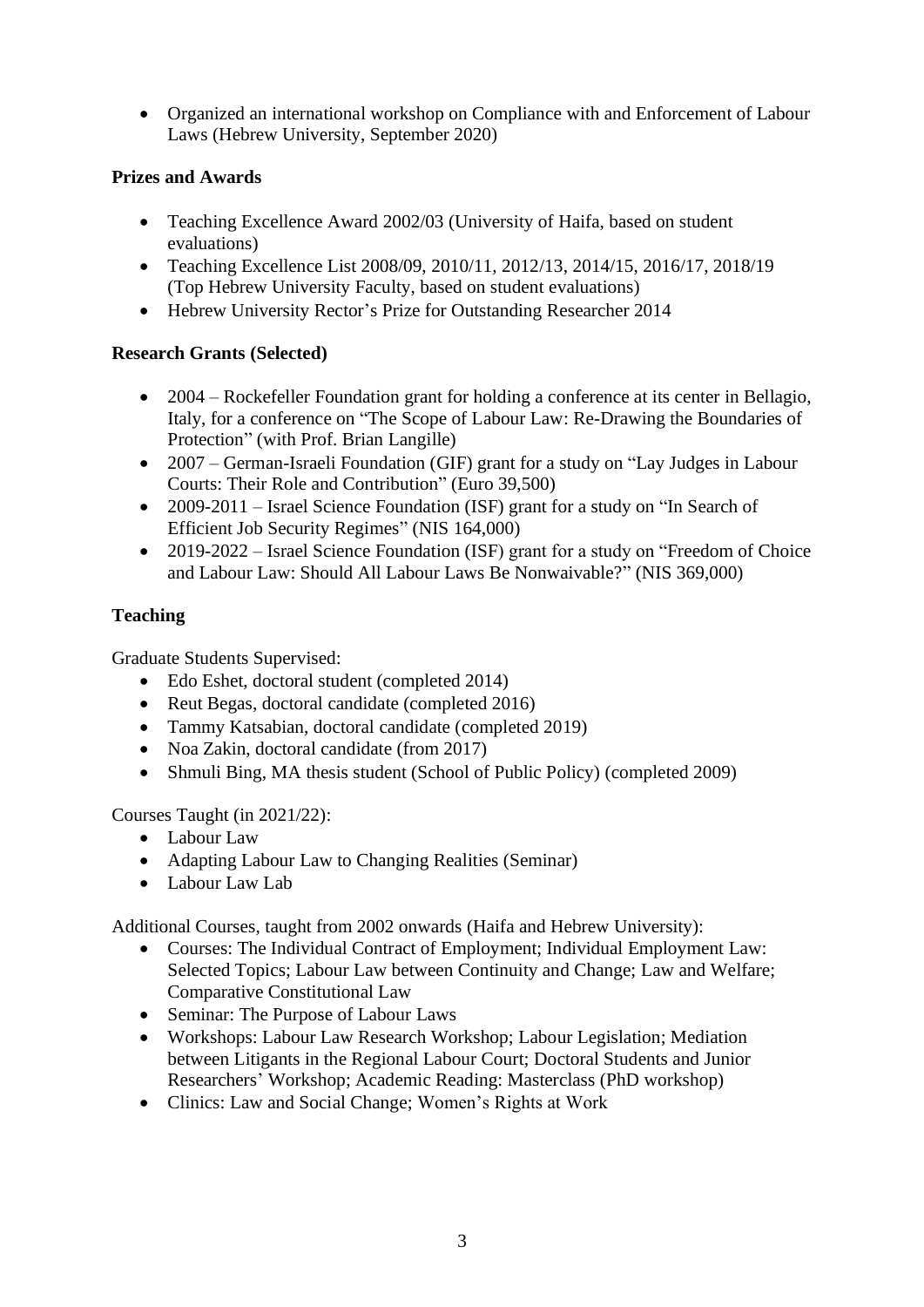## **Guy Davidov List of Publications – as of February 2022**

### **Books**

1. **Guy Davidov**, A PURPOSIVE APPROACH TO LABOUR LAW (Oxford University Press, 2016) (paperback edition 2018)

Symposiums on the book:

- Comments by Harry Arthurs, Simon Deakin, Ruth Dukes, Guy Mundlak and Einat Albin, 16 (1) JERUSALEM REVIEW OF LEGAL STUDIES (2017)
- Comments by Bruno Caruso, Adalberto Perulli, Ralf Rogowski and Riccardo Del Punta, 156 (4) GIORNALE DI DIRITTO DEL LAVORO E DELLE RELAZIONI INDUSTRIALI (2017) (in English)
- Comments by Massimiliano Marinelli, Vincenzo Ferrante and Roberto Romei, VARIAZIONI SU TEMI DI DIRITTO DEL LAVORO (2019) (in Italian and English)

Additional reviews:

- Zoe Adams, 75 CAMBRIDGE LAW JOURNAL (2016)
- Barbara Kresal, 16 DELAVCI IN DELODAJALCI (Employees & Employers, Slovenia) (2016)
- Kirill Tomashevski, 20 LABOUR AND SOCIAL LAW (Belarus) (2016)
- Joe Atkinson, 46 INDUSTRIAL LAW JOURNAL (2017)
- Andrew Frazer, 30 AUSTRALIAN JOURNAL OF LABOUR LAW (2017)
- Cynthia Estlund, 40 COMPARATIVE LABOR LAW & POLICY JOURNAL (2019)
- Alexander Stöhr, Europäische Zeitschrift für Arbeitsrecht 536 (2019)

## **Books Edited**

2. **Guy Davidov** & Brian Langille (eds.), BOUNDARIES AND FRONTIERS OF LABOUR LAW: GOALS AND MEANS IN THE REGULATION OF WORK (Hart, 2006) (413 pages)

Reviewed by:

- Nicola Countouris, 36 INDUSTRIAL LAW JOURNAL 250 (2007)
- Gerlado von Potobsky, 146 INTERNATIONAL LABOUR REVIEW 121 (2007)
- Frances Raday, PUBLIC LAW AUT 612 (2007)
- Jill Murray, 20 AUSTRALIAN JOURNAL OF LABOUR LAW 329 (2007)
- Solveig Grimault, 29 ÉCONOMIES ET SOCIÉTÉS 2005 (2007)
- Michael Reiner, 6 ZEITSCHRIFT FÜR ARBEITSRECHT UND SOZIALRECHT 288 (2008)
- 3. **Guy Davidov** & Brian Langille (eds.), THE IDEA OF LABOUR LAW (Oxford University Press, 2011) (456 pages) (paperback edition December 2012)

Reviewed by:

- Matthew Finkin, 33 COMPARATIVE LABOUR LAW & POLICY JOURNAL 171 (2011)
- Anne Trebilcock, 151 INTERNATIONAL LABOUR REVIEW 130 (2012)
- Aaron Rathmell, 54 JOURNAL OF INDUSTRIAL RELATIONS 547 (2012)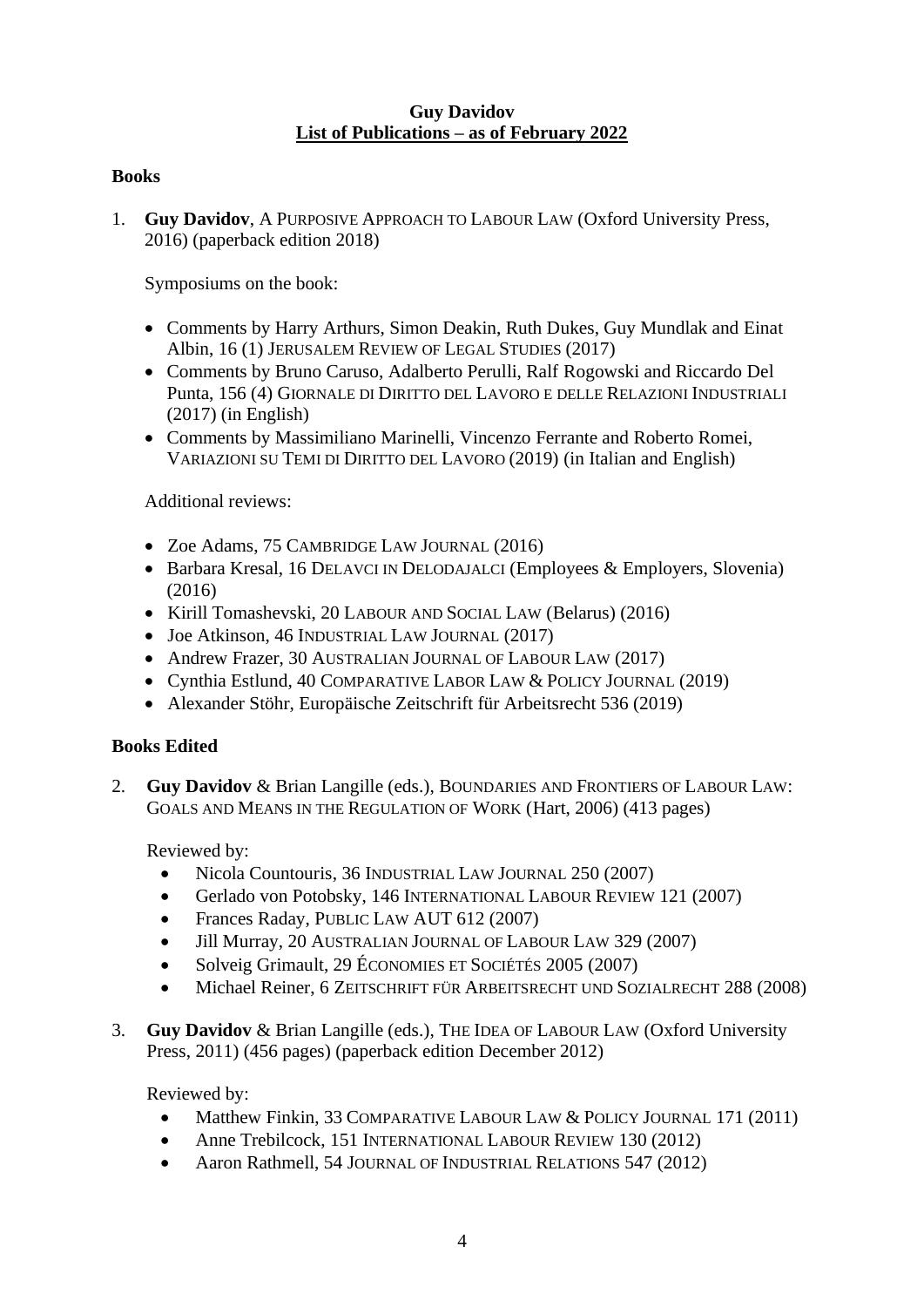- Bogumil Termiński, 4 REVISTA CRÍTICA DE HISTORIA DE LAS RELACIONES LABORALES Y DE LA POLÍTICA SOCIAL 11 (2012)
- Aline Van Bever, 2 EUROPEAN LABOUR LAW JOURNAL 401 (2011)
- Robert Knegt,  $6(2)$  TRA 30 (2014)

# **Chapters in Collections**

- 4. **Guy Davidov**, *Workers on Boards of Directors: A Suggested Model*, in LIBER AMICORUM MENACHEM GOLDBERG (Aharon Barak et al., eds.) (Sadan, 2001) 251-285 (Hebrew)
- 5. **Guy Davidov**, *The Right to Work as a Community and Individual Right and its Constitutional Potential*, in ECONOMIC SOCIAL AND CULTURAL RIGHTS IN ISRAEL (Yoram Rabin and Yuval Shani eds.) (Ramot, 2004) 533-565 (Hebrew)
- 6. **Guy Davidov**, *The Reports of My Death are Greatly Exaggerated: 'Employee' as a Viable (Though Overly-Used) Legal Concept*, in BOUNDARIES AND FRONTIERS OF LABOUR LAW: GOALS AND MEANS IN THE REGULATION OF WORK (Guy Davidov & Brian Langille eds., 2006) 133-152
- 7. **Guy Davidov**, *Workers Through Subcontractors in Schools*, in PRIVATIZATION AND COMMERCIALIZATION IN STATE EDUCATION IN ISRAEL (Orit Ichilov ed., 2010) 145-173 (Hebrew)
- 8. **Guy Davidov**, *Re-Matching Labour Laws With Their Purpose*, in THE IDEA OF LABOUR LAW (Guy Davidov & Brian Langille eds., OUP 2011) 179-189
- 9. **Guy Davidov**, *Freelancers: An Intermediate Group in Labour Law?*, in CHALLENGING THE LEGAL BOUNDARIES OF WORK REGULATION (Judy Fudge, Shae McCrystal and Kamala Sankaran eds., Hart 2012) 171-185 [also translated into Chinese and republished in 1 SOCIAL LAW STUDIES 8-19 (2013))]
- 10. **Guy Davidov** & Reut Begas, *Lay Judges in Labour Courts: Their Role and Contribution in Theory and in Practice*, in LIBER AMICORUM ELISHEVA BARAK-OSSOSKIN (Sacher Institute 2012) 185-206 (Hebrew)
- 11. **Guy Davidov**, Mark Freedland & Nicola Kountouris, *The Subjects of Labor law: "Employees" and Other Workers*, in RESEARCH HANDBOOK IN COMPARATIVE LABOR LAW (Matthew Finkin & Guy Mundlak eds., 2015) 115-131
- 12. **Guy Davidov**, *Purposive Interpretation in Labour Law: Who is an Employee*, in LIBER AMICORUM STEVE ADLER (2016) (Hebrew) 261-277
- 13. **Guy Davidov**, *Reform in Small Steps: The Case of the Dependent Contractor*, in THE DAUNTING ENTERPRISE OF THE LAW: ESSAYS IN HONOUR OF HARRY ARTHURS 244 (Simon Archer, Daniel Drache & Peer Zumbansen eds., 2017)
- 14. **Guy Davidov**, *Distributive Justice and Labour Law*, in PHILOSOPHICAL FOUNDATIONS OF LABOUR LAW 141-155 (Hugh Collins, Gillian Lester & Virginia Mantouvalou eds., OUP 2018)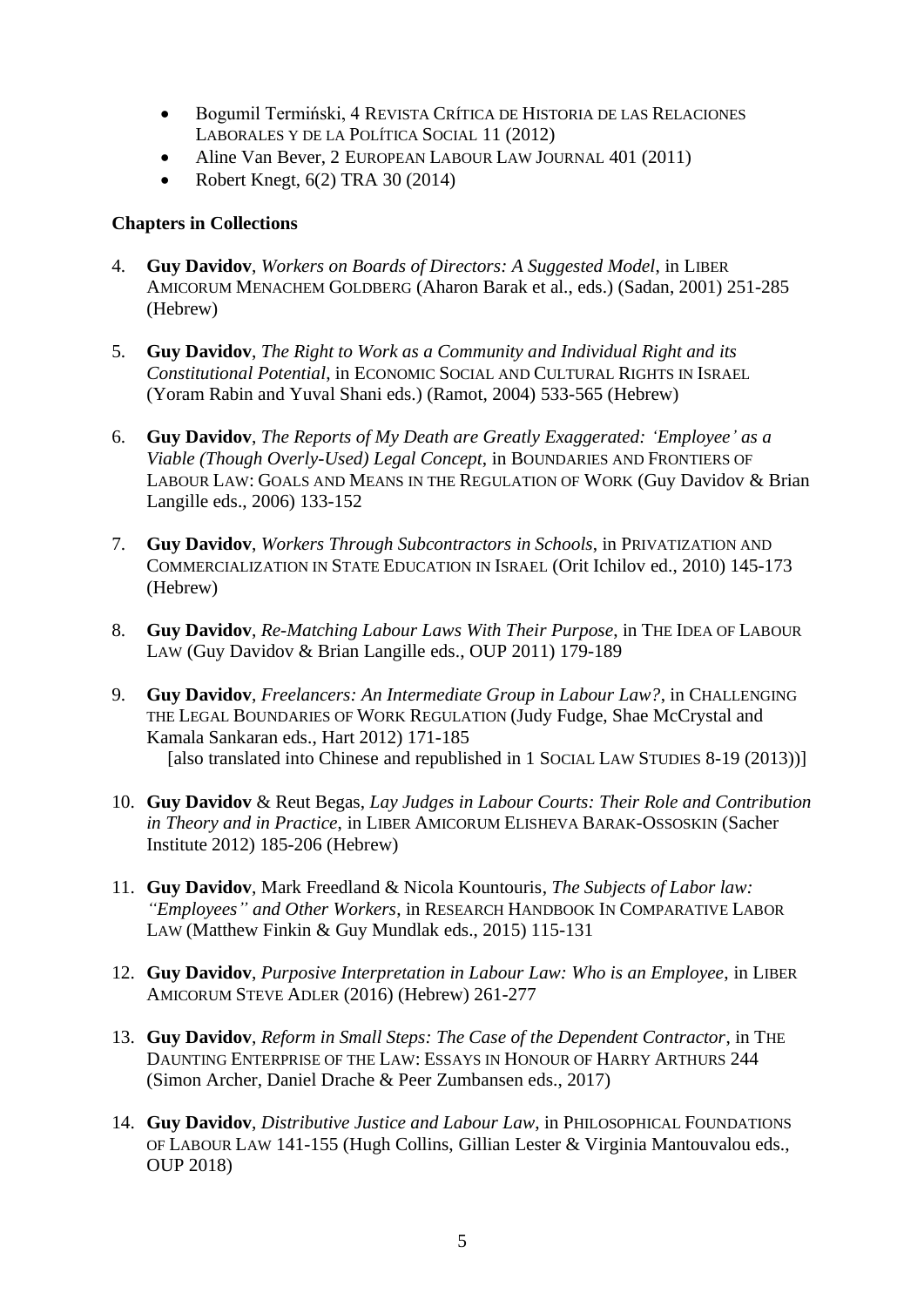15. **Guy Davidov**, *The Capability Approach and Labour Law: Identifying the Areas of Fit*, in THE CAPABILITY APPROACH TO LABOUR LAW (Brian Langille ed., OUP 2019) 42-61

### **Articles in Refereed Journals**

- 16. Brian Langille & **Guy Davidov**, *Beyond Employees and Independent Contractors: A View from Canada*, 21 COMPARATIVE LABOUR LAW AND POLICY JOURNAL 7-45 (1999)
- 17. **Guy Davidov**, *Separating Minimal Impairment from Balancing: A Comment on R. v. Sharpe (B.C.C.A.)*, 5 REVIEW OF CONSTITUTIONAL STUDIES 195-209 (2000)
- 18. **Guy Davidov**, *The Paradox of Judicial Deference*, 12 NATIONAL JOURNAL OF CONSTITUTIONAL LAW 133-164 (2001)
- 19. **Guy Davidov**, *The Three Axes of Employment Relationships: A Characterization of Workers in Need of Protection*, 52 UNIVERSITY OF TORONTO LAW JOURNAL 357-418 (2002)

[reprinted in EMPLOYMENT AND PRIVATE INTERNATIONAL LAW (Ulla Liukkunen ed., 2020]

- 20. **Guy Davidov**, *Collective Bargaining Law: Purpose and Scope*, 20 INTERNATIONAL JOURNAL OF COMPARATIVE LABOUR LAW AND INDUSTRIAL RELATIONS 81-106 (2004)
- 21. **Guy Davidov**, *Joint Employers Status in Triangular Employment Relationships*, 42 BRITISH JOURNAL OF INDUSTRIAL RELATIONS 727-746 (2004)
- 22. **Guy Davidov**, *Who is a Worker?*, 34 INDUSTRIAL LAW JOURNAL 57-71 (2005)
- 23. **Guy Davidov**, Jonathan Yovel, Ilan Saban & Amnon Reichman, *State or Family? The 2003 Amendment to the Citizenship and Entrance to Israel Law*, 8 MISHPAT UMIMSHAL 643-699 (2005)

[a previous version published in 1(2) Lawatch (He'arat Din) 61-93] (Hebrew)

- 24. **Guy Davidov**, *A Strike as Part of a Broader Dispute and a Virtual Strike (With Pay) as a Proportional Remedy*, 11 LABOUR, SOCIETY & LAW 53-57 (2005) (Hebrew)
- 25. **Guy Davidov**, *Enforcement Problems in 'Informal' Labor Markets: A View from Israel*, 27 COMPARATIVE LABOUR LAW AND POLICY JOURNAL 3-26 (2005)
- 26. **Guy Davidov**, *In Defence of (Efficiently Administered) 'Just Cause' Dismissal Laws*, 23 INTERNATIONAL JOURNAL OF COMPARATIVE LABOUR LAW AND INDUSTRIAL RELATIONS 117-138 (2007)
- 27. **Guy Davidov**, *The Principle of Proportionality in Labour Law*, 31 IYUNEY MISHPAT 5- 55 (2008) (Hebrew)
- 28. **Guy Davidov**, *The Managerial Prerogative and Contract Law: Following Nahari and Grinshpan*, 38 MISHPATIM 415-442 (2008) (Hebrew)
- 29. **Guy Davidov**, *Constitutional Review in Budgetary Matters*, 49 HAPRAKLIT 345-383 (2007) (Hebrew)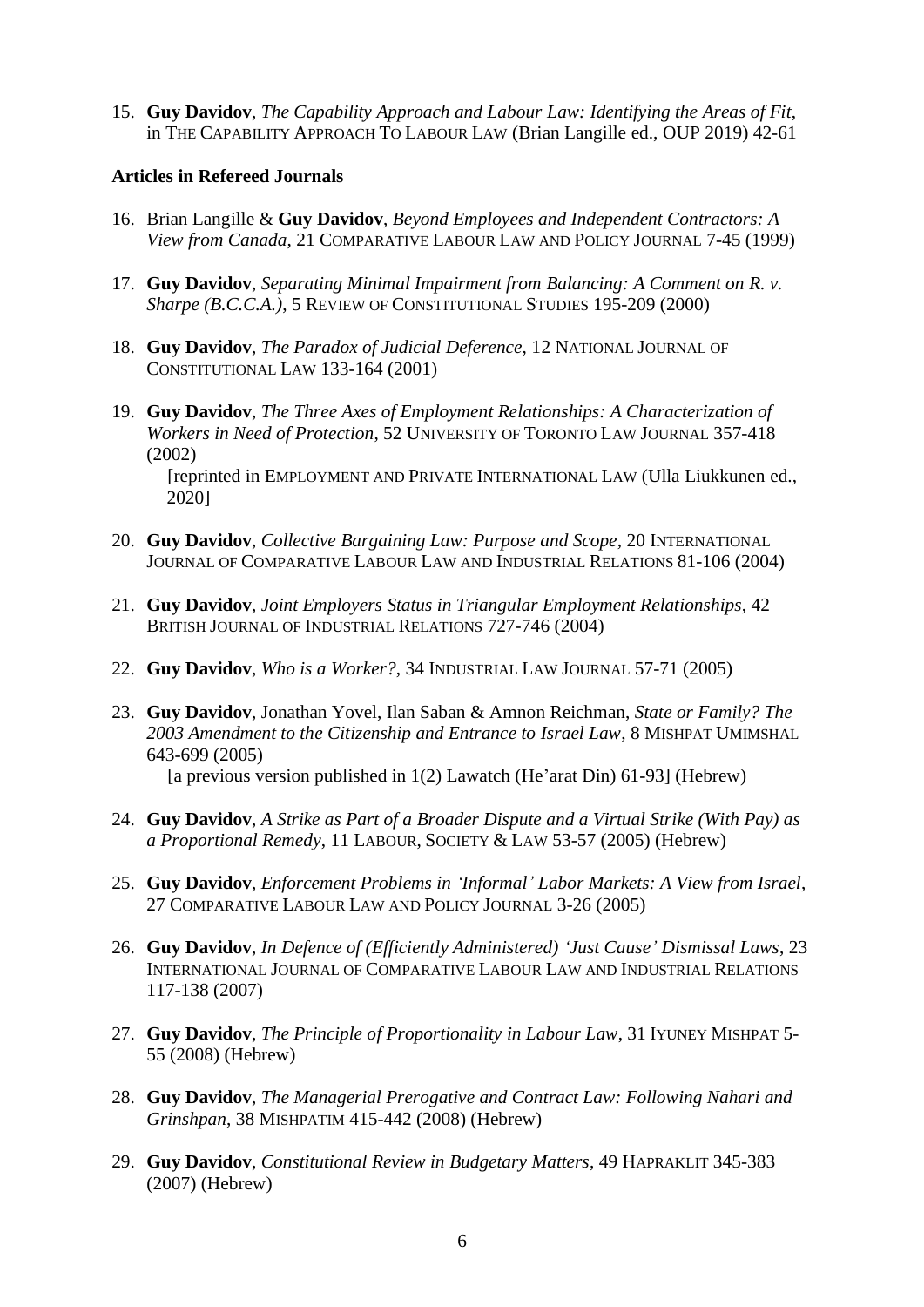- 30. **Guy Davidov**, *The (Changing?) Idea of Labour Law*, 146 INTERNATIONAL LABOUR REVIEW 311-320 (2007) [published in English, French and Spanish]
- 31. **Guy Davidov**, *Unbound: Some Comments on Israel's Judicially-Developed Labor Law*, 30 COMPARATIVE LABOUR LAW AND POLICY JOURNAL 283-311 (2009)
- 32. **Guy Davidov**, *Indirect Employment*, 12 LABOUR, LAW AND SOCIETY 191-216 (2010) (Hebrew)
- 33. **Guy Davidov**, *A Purposive Interpretation of the National Minimum Wage Act*, 72 MODERN LAW REVIEW 581-606 (2009)
- 34. **Guy Davidov**, *The Enforcement Crisis in Labour Law and the Fallacy of Voluntarist Solutions*, 26 INTERNATIONAL JOURNAL OF COMPARATIVE LABOUR LAW AND INDUSTRIAL RELATIONS 61-82 (2010)
- 35. **Guy Davidov** & Amnon Reichman, *Prolonged Armed Conflict and Diminished Deference to the Military: Lessons from Israel*, 35 LAW & SOCIAL INQUIRY 919-956 (2010)
- 36. **Guy Davidov**, *Judicial Development of Collective Labour Rights – Contextually*, 15 CANADIAN LABOUR & EMPLOYMENT LAW JOURNAL 235-250 (2010)
- 37. **Guy Davidov**, *The Principle of Proportionality in Labor Law and Its Impact on Precarious Workers*, 34 COMPARATIVE LABOR LAW AND POLICY JOURNAL 63-80 (2012)
- 38. **Guy Davidov**, *Articulating Labour Law's Goals: Why and How*, 3 EUROPEAN LABOUR LAW JOURNAL 130-150 (2012)
- 39. **Guy Davidov** & Edo Eshet, *Job Security: Towards Balanced Intermediate Solutions*, 43 MISHPATIM 143-181 (2012) (Hebrew)
- 40. **Guy Davidov** & Maayan Davidov, *How Judges Use Weapons of Influence: The Social Psychology of Courts*, 46 ISRAEL LAW REVIEW 7-24 (2013)
- 41. Pnina Alon-Shenker & **Guy Davidov**, *Applying the Principle of Proportionality in Employment and Labour Law Contexts*, 59 MCGILL LAW JOURNAL 375-423 (2013)
- 42. **Guy Davidov**, *The Goals of Regulating Work: Between Universalism and Selectivity*, 64 UNIVERSITY OF TORONTO LAW JOURNAL 1-35 (2014)
- 43. **Guy Davidov**, *Setting Labour Law's Coverage: Between Universalism and Selectivity*, 34 OXFORD JOURNAL OF LEGAL STUDIES 543-566 (2014) [also republished, with a new postscript, in LAVORO AUTONOMO E CAPITALISMO DELLE PIATTAFORME (Adalberto Perulli ed., 2018) 49-80]
- 44. **Guy Davidov**, *Special Protection for Cleaners: A Case of Justified Selectivity?*, 36 COMPARATIVE LABOR LAW AND POLICY JOURNAL 219-239 (2015)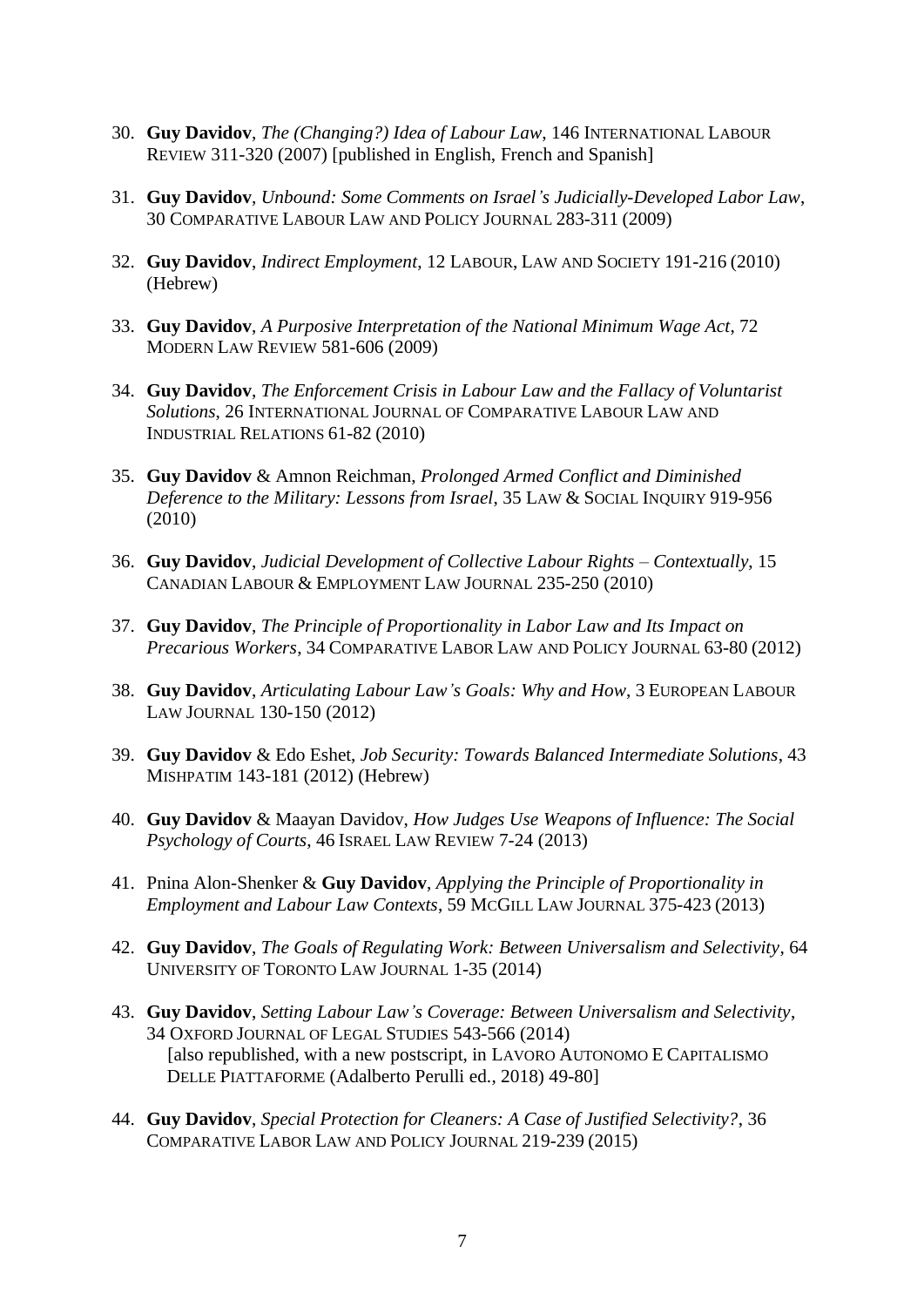- 45. **Guy Davidov** & Edo Eshet, *Intermediate Approaches to Unfair Dismissal Protection*, 44 INDUSTRIAL LAW JOURNAL 167-193 (2015) [reprinted in COMPARATIVE LABOUR LAW (Anne Trebilcock ed., 2018)]
- 46. **Guy Davidov**, *Indirect Employment: Should Lead Companies Be Liable?*, 37 COMPARATIVE LABOR LAW AND POLICY JOURNAL 5-36 (2015)
- 47. Pnina Alon-Shenker & **Guy Davidov**, *Organizing: Should the Employer Have a Say?*, 17 THEORETICAL INQUIRIES IN LAW 63-100 (2016)
- 48. **Guy Davidov** & Guy Mundlak, *Accommodating All? (or: "Ask not what you can do for the labour market; ask what the labour market can do for you")*, BULLETIN OF COMPARATIVE LABOUR RELATIONS 191-208 (2016)
- 49. **Guy Davidov**, *The Status of Uber Drivers: A Purposive Approach*, 6 SPANISH LABOUR LAW AND EMPLOYMENT RELATIONS JOURNAL 6-15 (2017)
- 50. **Guy Davidov**, *Subordination vs Domination: Exploring the Differences*, 33 INTERNATIONAL JOURNAL OF LABOUR LAW AND INDUSTRIAL RELATIONS 365-389 (2017)
- 51. **Guy Davidov**, *Contractual Stipulation Concerning 'Employee' Status and its Implications*, 50 MISHPATIM 87-129 (2020) (Hebrew)
- 52. **Guy Davidov**, *Nonwaivability in Labour Law*, 40 OXFORD JOURNAL OF LEGAL STUDIES 482-507 (2020)
- 53. **Guy Davidov**, *Compliance with and Enforcement of Labour Laws: An Overview and Some Timely Challenges*, 3/2021 SOZIALES RECHT 111-127 (2021)
- 54. **Guy Davidov** & Edo Eshet, *Improving Compliance with Labor Laws: The Role of Courts*, COMPARATIVE LABOR LAW AND POLICY JOURNAL (as a special section lead article, followed by several commentaries) (forthcoming 2022)
- 55. Tammy Katsabian & **Guy Davidov**, *Flexibility, Choice and Labour Law: The Challenge of On-Demand Platforms*, UNIVERSITY OF TORONTO LAW JOURNAL (forthcoming 2023)
- 56. **Guy Davidov** & Pnina Alon-Shenker, *The ABC Test: A New Model for Employment Status Determination?*, INDUSTRIAL LAW JOURNAL (forthcoming 2022)

### **Notes, Reviews, Responses, Conference Proceedings, Introductions**

- 57. **Guy Davidov**, *The Actors of Collective Bargaining: Israel*, 51 BULLETIN OF COMPARATIVE LABOUR RELATIONS 171-182 (2004)
- 58. **Guy Davidov**, *The Social-Economic Reform 2002-2003: An Interdisciplinary View*, 10 LABOUR, SOCIETY & LAW 209-219 (2004) (Hebrew)
- 59. **Guy Davidov** and Brian Langille, *Introduction: Goals and Means in the Regulation of Work*, in BOUNDARIES AND FRONTIERS OF LABOUR LAW: GOALS AND MEANS IN THE REGULATION OF WORK (Guy Davidov & Brian Langille eds., 2006) 1-10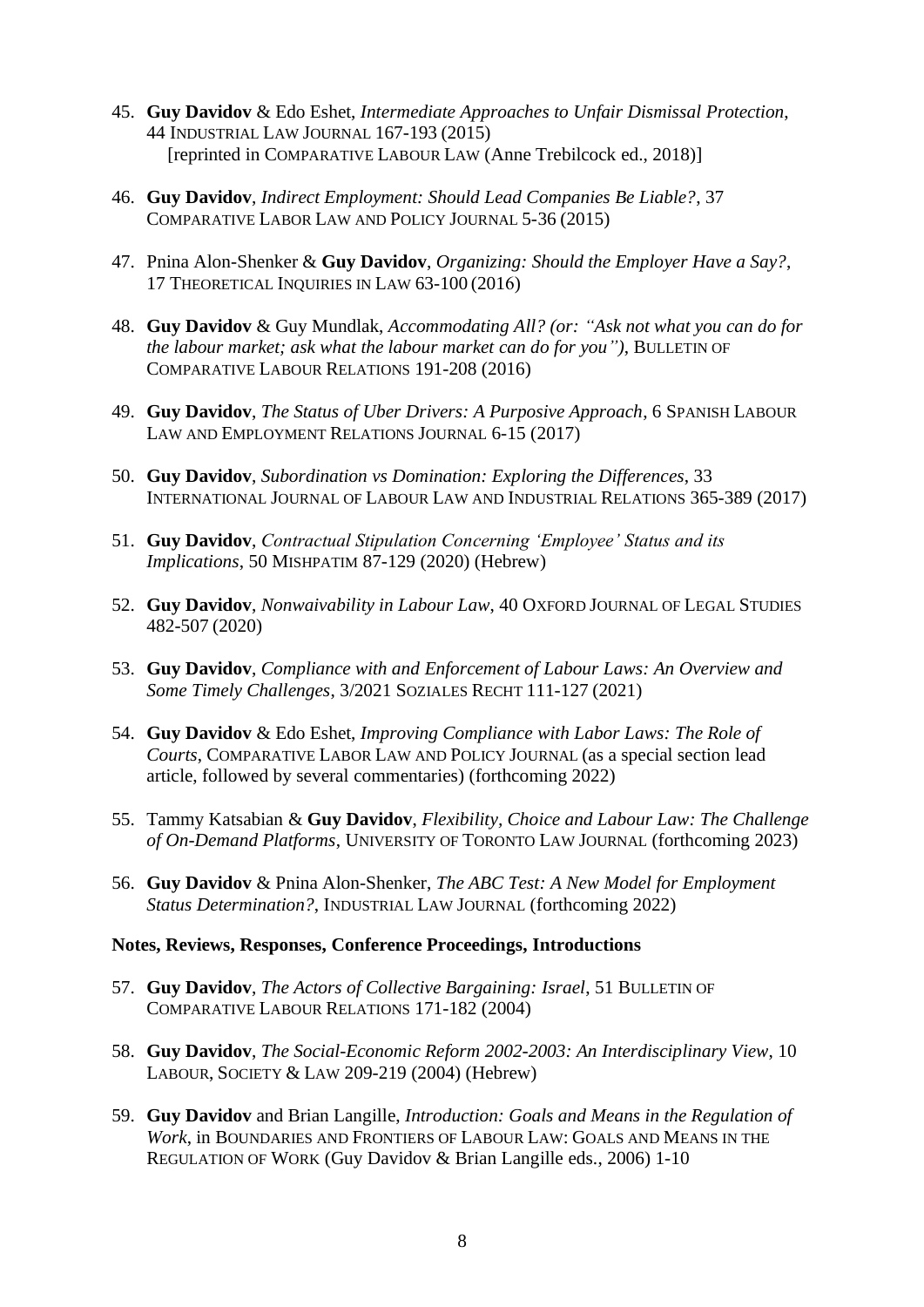- 60. **Guy Davidov**, *Review of The Changing Law of the Employment Relationship: Comparative Analyses in the European Context, by Nicola Countouris*, 4 INTERNATIONAL JOURNAL OF LAW IN CONTEXT 287-290 (2008)
- 61. **Guy Davidov**, *The Perils of Economic Justifications for International Labor Standards: A Comment on Hyde*, 3 LAW & ETHICS OF HUMAN RIGHTS 179-188 (2009)
- 62. **Guy Davidov** & Brian Langille, *Introduction: Understanding Labour Law: A Timeless Idea, a Timed-Out Idea, or an Idea Whose Time has Now Come?*, in THE IDEA OF LABOUR LAW (Guy Davidov & Brian Langille eds., OUP 2011) 1-10
- 63. **Guy Davidov**, *The (Incomplete) Purposive Revolution: A Review of Freedland & Kountouris*, 7 JERUSALEM REVIEW OF LEGAL STUDIES 87-98 (2013)
- 64. **Guy Davidov**, *Labour Law Developments – Israel: Employers Prohibited from Voicing Objection to Unions*, REVUE DE DROIT COMPARE DU TRAVAIL ET DE LA SECURITE SOCIALE (2015) [published in English and French] [also published online as Dispatch no. 1 (July 21, 2016) of the COMPARATIVE LABOR LAW AND POLICY JOURNAL]
- 65. **Guy Davidov**, *Putting the Purpose of Labour Law to Work*, 16 JERUSALEM REVIEW OF LEGAL STUDIES 68-82 (2017) (reply to comments, part of a symposium on my book)
- 66. **Guy Davidov**, *Defending 'A Purposive Approach to Labour Law': A Reply to Comments*, 156 GIORNALE DI DIRITTO DEL LAVORO E DELLE RELAZIONI INDUSTRIALI 781-790 (2017) (reply to comments, part of a symposium on my book)
- 67. **Guy Davidov**, *Review of The Evolving Project of Labour Law (John Howe, Anna Chapman and Ingrid Landau eds.)*, 31 AUSTRALIAN JOURNAL OF LABOUR LAW 339-343 (2019)
- 68. **Guy Davidov**, *Review of Principled Labor Law: U.S. Labor Law Through a Latin American Method*, *by Sergio Gamonal and César Rosado Marzán*, 41 COMPARATIVE LABOR LAW AND POLICY JOURNAL 289-297 (2019)

## **Op-Ed Commentaries and Other Short Contributions**

- **Guy Davidov**, "A New and Dangerous Stage of Attack on the Judiciary", GLOBES, July 9, 2003 (Hebrew)
- **Guy Davidov**, "A Mega-Strike is Unavoidable", HA'ARETZ, Nov. 25, 2003 (Hebrew)
- **Guy Davidov**, "Dismissals? Only with Just Cause", HA'ARETZ Aug. 23, 2005 (Hebrew)
- **Guy Davidov**, "Neither Defined Benefit Nor Defined Contribution", HA'ARETZ Aug. 25, 2005 (Hebrew)
- **Guy Davidov**, "On the Importance of Unionism In Universities As Well", HA'ARETZ Feb. 5, 2007 (Hebrew)
- **Guy Davidov**, "Extending Parental Leave for Fathers Only", HA'ARETZ Apr. 5, 2007 (Hebrew)
- **Guy Davidov**, "The Medical Interns Have Justified Claims But they Chose the Wrong Path", YNET Oct. 28, 2011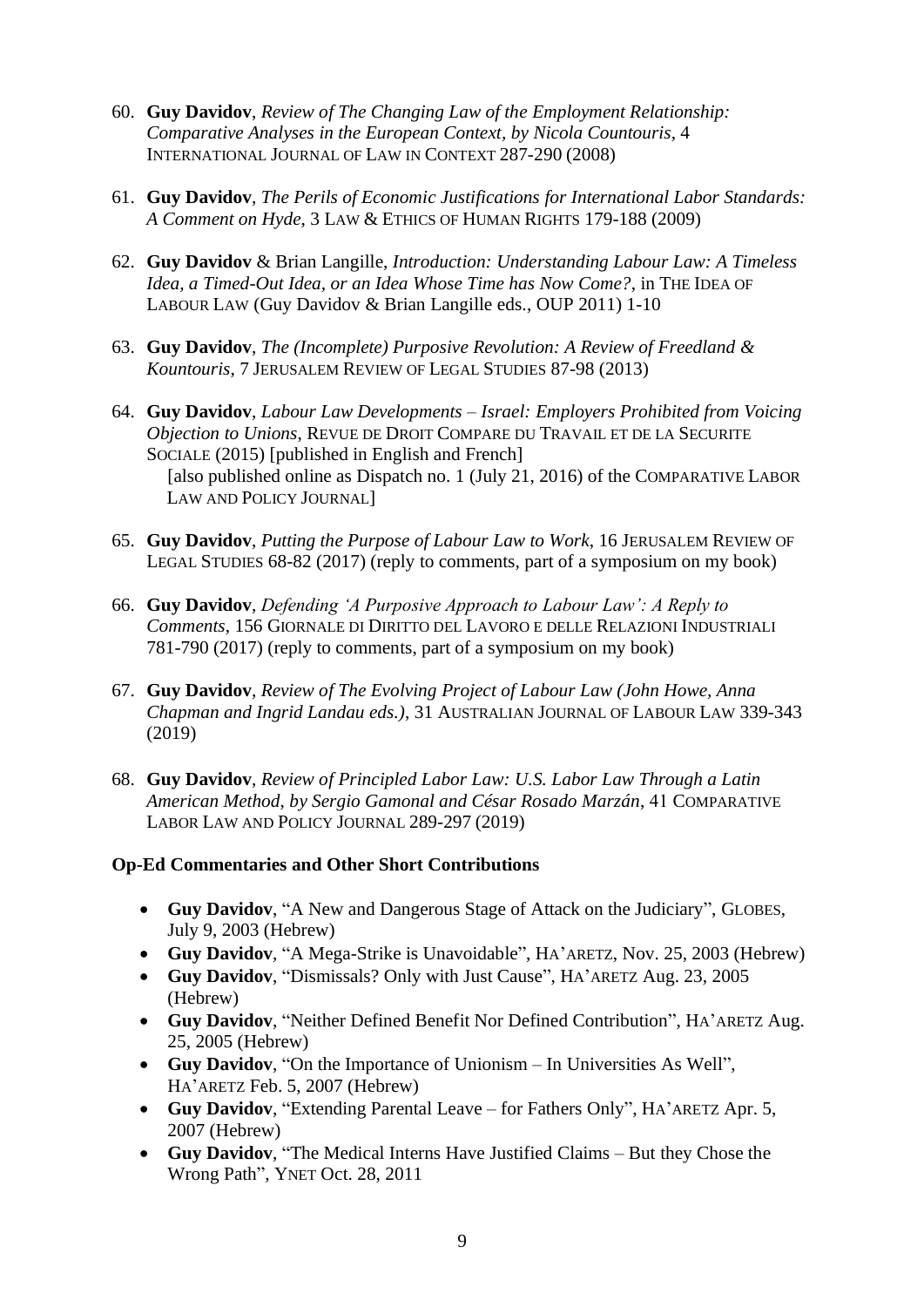- **Guy Davidov**, "Workers Through Subcontractors: A Step Forward, But Not a Revolution", HA'ARETZ Dec. 20, 2011
- **Guy Davidov**, "The Truth About Workers Through Subcontractors", YNET Feb. 10, 2012
- Asher Ben-Arieh & **Guy Davidov**, "The Hebrew University Deficit: Don't Blame the Pension Payments", THEMARKER June 17, 2014
- Asher Ben-Arieh & **Guy Davidov**, "The Truth About the Budgetary Pensions and the Hebrew University", GLOBES Nov. 23, 2014
- **Guy Davidov**, "The Status of Uber Drivers", a series of three posts, onlabor blog, May 2016
- **Guy Davidov**, "The Time has Come for Direct Employment of Cleaning Workers", THEMARKER Mar. 21, 2019
- **Guy Davidov**, "A Subsidiary Company is Not a Legitimate Solution for Employing Cleaning Workers", THEMARKER Feb. 27, 2020
- **Guy Davidov**, "The Solution of Unpaid Leave with Unemployment Benefits is Not Suitable for the Coronavirus Crisis", HA'ARETZ Mar. 26, 2020
- Various contributions to the Haifa Law Faculty Blog (2006-2007) and to the Hebrew University Law Faculty Blog (2010 onwards) [both of which I founded]

## **Presentations in Scientific Conferences (selected, recent years only)**

- 1. The Israeli Labour Law and Social Security Association Annual Conference (March 2009, Eilat): "A Duty to Bargain with a Representative Union"
- 2. Pompeu Fabra University Seminar (June 2009, Barcelona): "In Defense of 'Traditional' Labour Law" (Prof. Julia Lopez and others discussants)
- 3. World Congress of Labour Law and Social Security (September 2009, Sydney): "The Legal Regulation of Employment Relations: A Conceptual Framework"
- 4. European Employment Law Network Seminar on "Towards a New European Employment Relationship" (November 2009, Frankfurt): "Making Sense of Intermediate Groups in Labour Law: The Distinction Between Subordination and Dependency" (invited plenary presentation)
- 5. Conference on "Is there a Constitutional Right to Strike in Canada?" (December 2009, Toronto): "Judicial Development of Collective Labour Rights – Contextually"
- 6. The Israeli Labour Law and Social Security Association Annual Conference (March 2010, Eilat): "The Enforcement Problem in Labour Law and Possible Solutions, With An Emphasis on Managers' Liability"
- 7. Workshop on "The Idea of Labour Law" (April 2010, Cambridge): "Re-Matching Labour Laws With Their Purpose"
- 8. Conference on "Mapping the Hard Law/Soft Law Terrain" (June 2010, Tel-Aviv University): A Comment on Kevin Kolben, "Towards an Integrative Theory of Transnational Labor Regulation"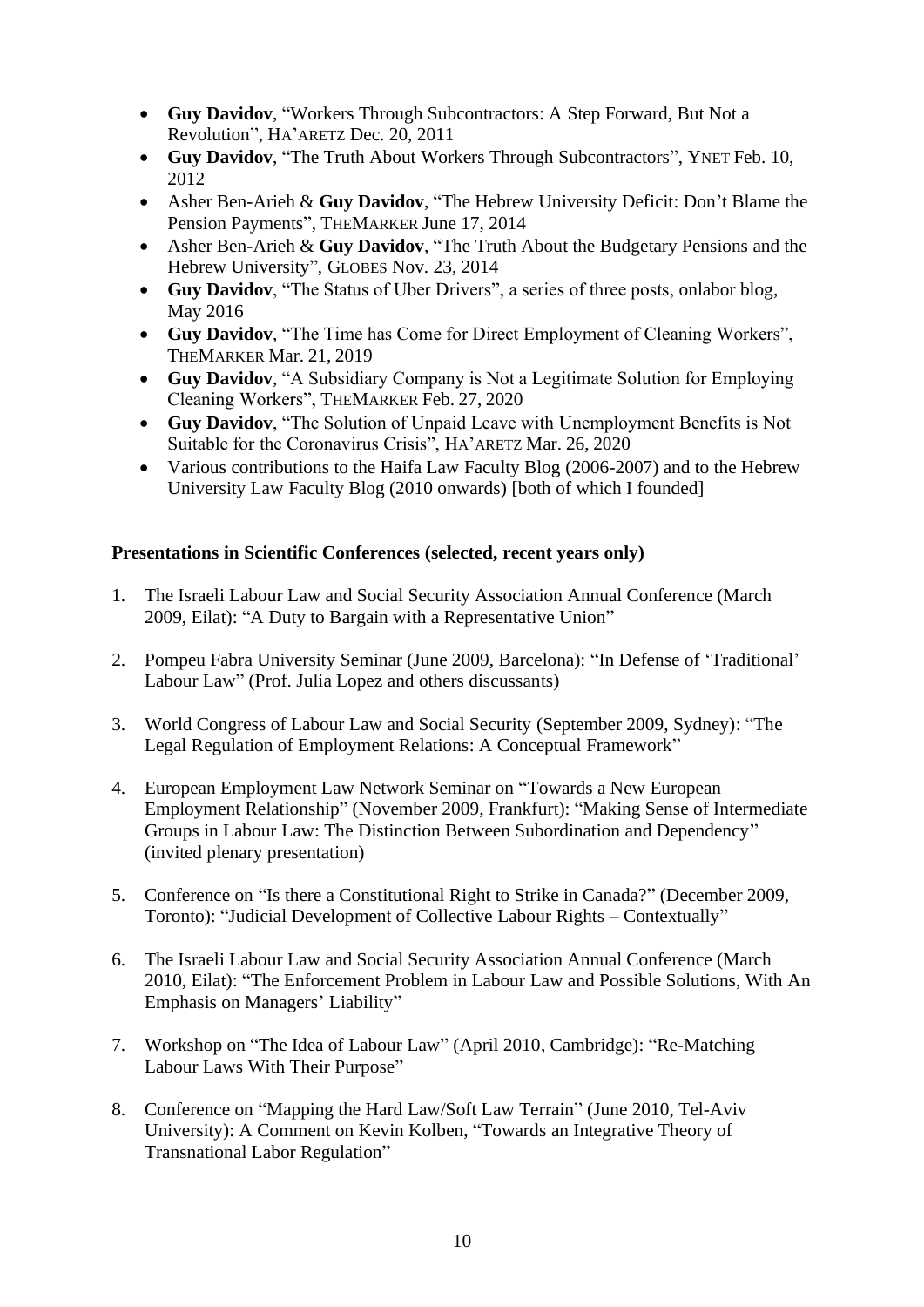- 9. Workshop on "Goals and Challenges of Labor Law" (June 2010, Pompeu Fabra University, Barcelona): "The Idea of Labor Law"
- 10. Workshop on "Blurring Legal Boundaries: Commercialization and Informalization of Work" (July 2010, Onati, Spain): "Freelancers: An Intermediate Group in Labour Law?"
- 11. Conference on "The Role of Labour Courts: New Challenges, New Ideas" (January 2011, Hebrew University): "Purposive Interpretation of Basic Labour Law Concepts: The Unfinished Revolution"
- 12. Workshop on "The Legal Concept of Worker and the Segmentation of Labour Rights" (June 2011, Pompeu Fabra University, Barcelona): "Regulating Employment: Between Universality and Selectivity"
- 13. Conference on "Regulating for Decent Work" (July 2011, ILO, Geneva): "A Balanced Approach to Job Security"
- 14. Seminar on "Contemporary Labour Law: Exploring Methods and Foundations" (September 2011, Tilburg University, Netherlands): "The Idea of Labour Law"
- 15. World Congress of the International Labour and Employment Relations Association (July 2012, Philadelphia): "Setting Labour Law's Coverage: Between Universalism and Selectivity"
- 16. Symposium on Freedland & Kountouris, The Legal Construction of Personal Work Relations (November 2012, University College London): "The (Incomplete) Purposive Revolution"
- 17. Labour Law Research Network Conference (June 2013, UPF, Barcelona): "Setting Labour Law's Coverage: Between Universalism and Selectivity"
- 18. CRIMT International Conference (May 2014, Montreal): "Using Open-Ended Standards to Advance Labour Law's Goals"
- 19. The Globalization of Regulation, Hebrew  $U U$  of Montreal Joint Workshop (May 2014, Jerusalem): "Special Protection for Cleaners: A Case of Justified Selectivity?"
- 20. Conference on Legal Construction on Harmony of Labour Relations (November 2014, University of Beijing): "Using Open-Ended Standards to Advance Labour Law's Goals"
- 21. Workshop on Labour Organizing and the Law (January 2015, Tel-Aviv University): "Organizing: Should the Employer Have a Say?" (with Pnina Alon-Shenker)
- 22. IALLJ workshop on reasonable accommodation (June 2015, University of Leuven, Belgium): "Accommodation for All?" (with Guy Mundlak)
- 23. Labour Law Research Network Conference (June 2015, University of Amsterdam): "Indirect Employment: Should Lead Companies Be Liable?"
- 24. Colloquium on Scholarship in Employment and Labor Law (September 2015, University of Indiana, Bloomington): "Indirect Employment: Should Lead Companies Be Liable?"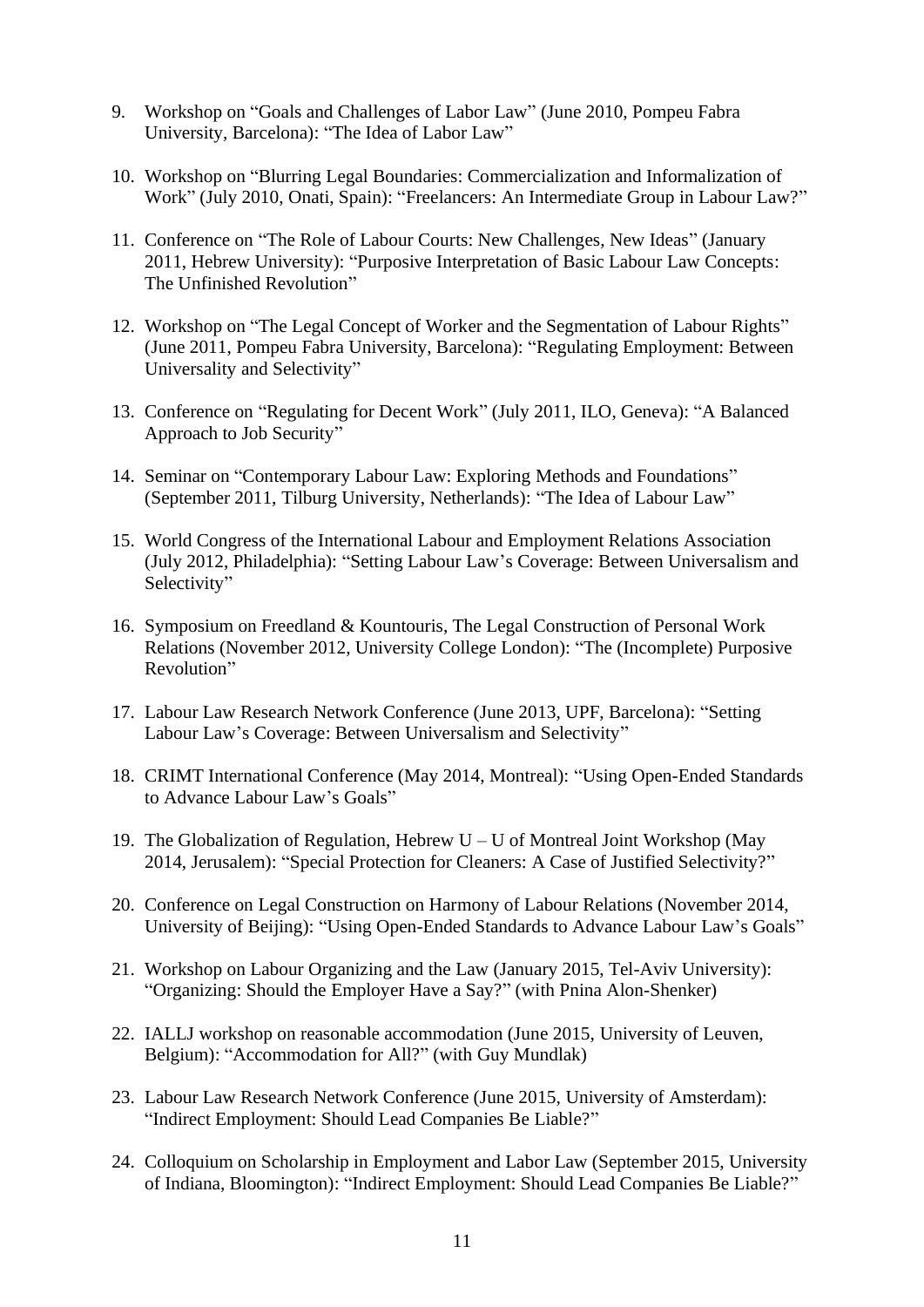- 25. Law and Society Association Conference (June 2016, New Orleans): "Addressing the Compliance/Enforcement Crisis in Labour Law"
- 26. Conference on Philosophical Foundation of Labour Law (June 2016, University College London): "Distributive Justice in Labour Law"
- 27. Conference on Theories of Domination and Labour Law (October 2016, University of Strathclyde, Glasgow): "Subordination vs Domination: Exploring the Differences"
- 28. Workshop on the sharing economy (November 2016, University Carlos III, Madrid): "The Status of Uber Drivers: A Purposive Approach"
- 29. Workshop on "A Purposive Approach to Labour Law" (February 2017, Hebrew University): reply to commentators
- 30. Workshop on "A Purposive Approach to Labour Law" (February 2017, University of Florence): reply to commentators
- 31. Conference on Self-Employment and Platform Capitalism (May 2017, University of Ca' Foscari, Venice): "Self-Employment, Intermediate Categories and Work Protection: Between Universalism and Selectivity"
- 32. Labour Law Research Network Conference (June 2017, University of Toronto): "Using Moral and Political Philosophy to Justify Labour Law: Potential and Limits"
- 33. Conference on "The Capability Approach Meets Labour Law" (October 2017, University of Toronto): "The Capability Approach and Labour Law: Identifying the Areas of Fit"
- 34. Workshop on "The Perspective of Labour Law Today and in the Coming Decades" (April 2018, University of Parma, Italy): "Labour Law in Search of a Purpose"
- 35. Conference on "Fundamental Rights at Work" (November 2018, Aarhus University, Denmark): "Resolving Conflicts of Rights in the Workplace: The Purposive Approach"
- 36. Labour Law Research Network Conference (June 2019, Valpariaso, Chile): "Nonwaivability in Labour Law"
- 37. Labour2030 Conference (September 2019, Porto, Portugal): "Nonwaivability in Labour Law – Possible Exceptions"
- 38. Conference on "Compliance with and Enforcement of Labour Laws" (September 2020, HUJI): "Improving Compliance with Labour Laws: The Role of Courts" (with Edo Eshet)
- 39. Seminar on "Labour Law Beyond Subordination" (June 2021, Ca' Foscari University of Venice, by Zoom): "The ABC Test of Employment Status: A Purposive Assessment"
- 40. Labour Law Research Network Conference (June 2021, University of Warsaw, by Zoom): "Consent in Contracts of Employment"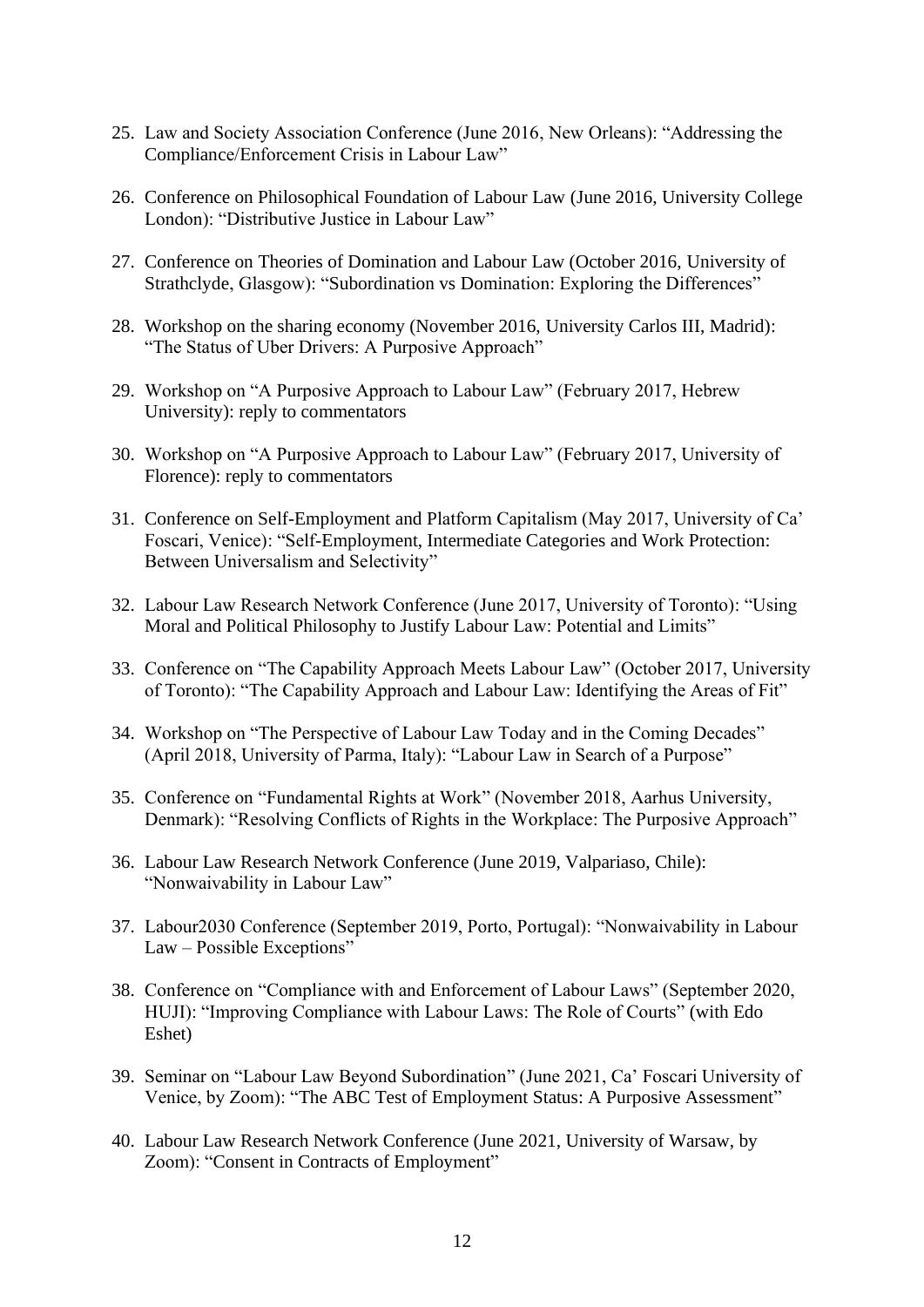### **Colloquium Talks and other Invited Addresses (Selected, last 10 years)**

- 1. Seminar organized by the Israeli Society for Labour Law and Social Security together with the Israeli Bar (January 2009, Tel-Aviv): "Privacy in the Workplace"
- 2. Oxford Labour Law Discussion Group (February 2009, Oxford): "A Purposive Interpretation of the National Minimum Wage Act"
- 3. The Industrial Relations Committee annual conference (February 2009, Eilat): "The Principle of Proportionality and Efficient Management"
- 4. Seminar organized by the Israeli Society for Labour Law and Social Security together with the Israeli Bar (July 2009, Tel-Aviv): "Another Look at the Managerial Prerogative"
- 5. Conference on Legal Development in the Previous Year (October 2009, University of Haifa): "Labour Law: A Look on the Previous Year"
- 6. Labour Law Workshop (December 2009, Tel-Aviv University): "A Purposive Interpretation of Minimum Wage Laws"
- 7. Judges' seminar for all Labour Courts' judges in Israel (January 2009, Neve Ilan): "A Purposive Interpretation of Minimum Wage Laws"
- 41. Panelist, roundtable on "The Long Work Day as Indirect Discrimination" (April 2010, Hebrew University)
- 42. Hebrew University Faculty of Law Seminar (June 2010, Jerusalem): "How Judges Use Weapons of Influence: The Social Psychology of Courts" (with Maayan Davidov)
- 43. Seminar for judicial clerks (October 2010, Ramat Efal): "The Enforcement Problem in Labour law and Some Possible Solutions"
- 44. Guest lecture, seminar on Transnational Labour Law (November 2010, CTLS, London): "The Use of International Law by Domestic Labour Courts"
- 45. Faculty seminar, Osgoode Hall Law School (March 2012, Toronto): "The General Goals of Labour Law: Between Universalism and Selectivity"
- 46. Faculty seminar, McGill University (March 2012, Montreal): "The General Goals of Labour Law: Between Universalism and Selectivity"
- 47. Faculty seminar, University of Illinois School of Law and School of Labor and Employment Relations (April 2012, Champaign): "Intermediate Approaches to Job Security"
- 48. Labour Law Department Seminar, Pompeu Fabra University (January 2013, Barcelona): "The General Goals of Labour Law: Between Universalism and Selectivity"